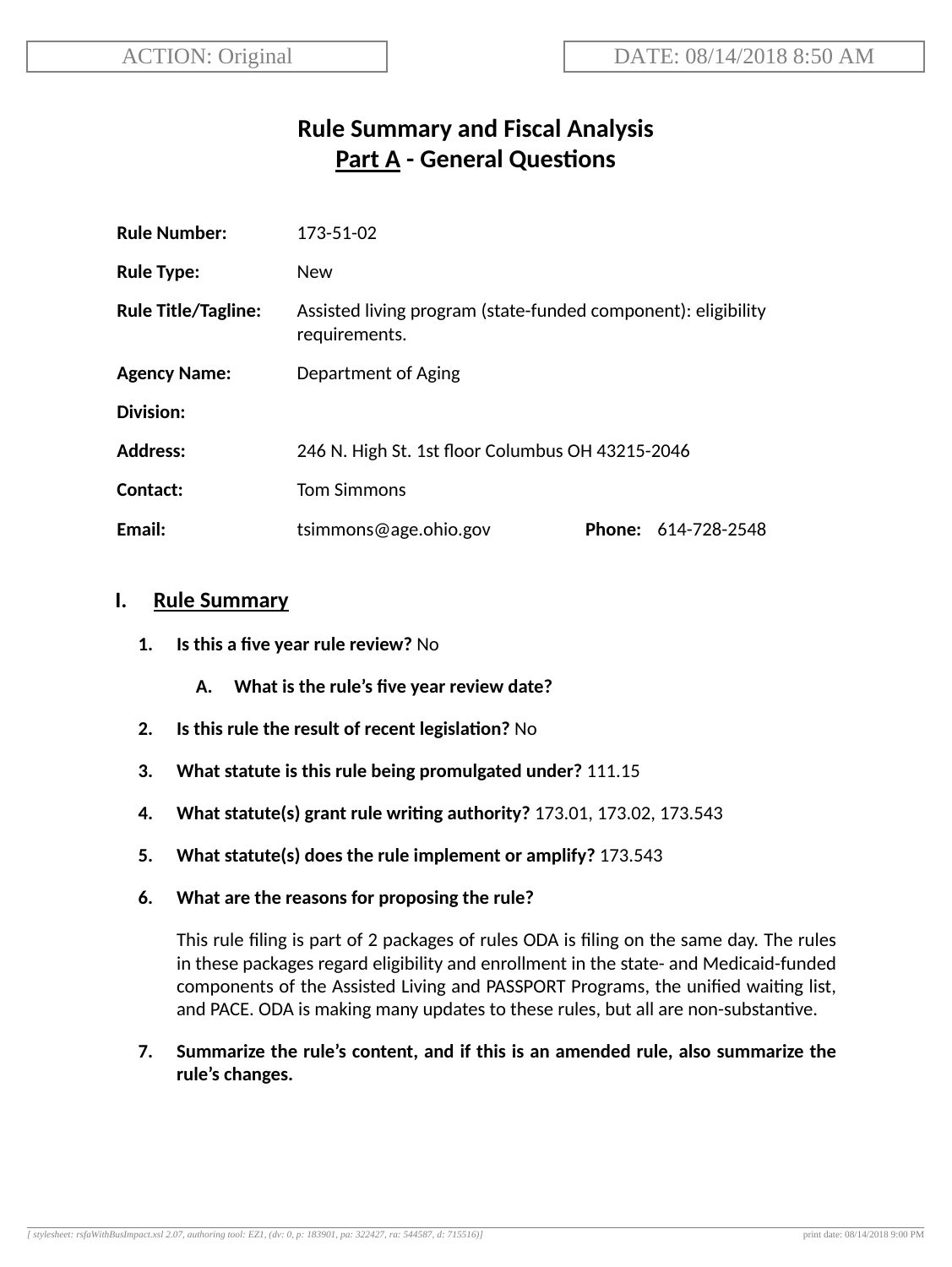This rule establishes the eligibility requirements for the state-funded component of the Assisted Living Program.

Compared to the current rule, which ODA simultaneously proposes to replace, this proposed new rule contains the following differences:

(1) ODA proposes to use updated terminology including using "requirements" not "criteria," "requirement" not "criterion," "RCF" not "residential care facility," "timely" not "expeditiously," "ODA or its designee" not ODA (or ODA's designee)," "ODM's administrative agency" not "CDJFS," and "all...eligibility requirements" not "the...eligibility criteria." Additionally, ODA proposes to delete unnecessary use of "who," "has," and "that."

(2) ODA proposes to update references to ODM rules.

(3) ODA proposes to use ODM's new "PETI" terminology.

(4) ODA proposes to use "shall" in place of "may" in paragraph (C) of this rule. In doing so, the meaning remains the same.

(5) ODA proposes to clarify that an individual must live in "a cerfied living unit" in paragraph  $(A)(4)(c)$  of this rule.

None of the proposed differences between the proposed new rule and the current rule are substantive.

# **8. Does the rule incorporate material by reference?** Yes

- **9. If the rule incorporates material by reference and the agency claims the material is exempt** pursuant to R.C. 121.71 to 121.76, please explain the basis for the exemption **and how an individual can find the referenced material.** This rule mentions forms which rule 173-51-01 of the Administrative Code incorporates by reference for the entire chapter. Please review the RSFA for that rule.
- **10. If revising or re-filing the rule, please indicate the changes made in the revised or refiled version of the rule.**

*Not Applicable*

# **II. Fiscal Analysis**